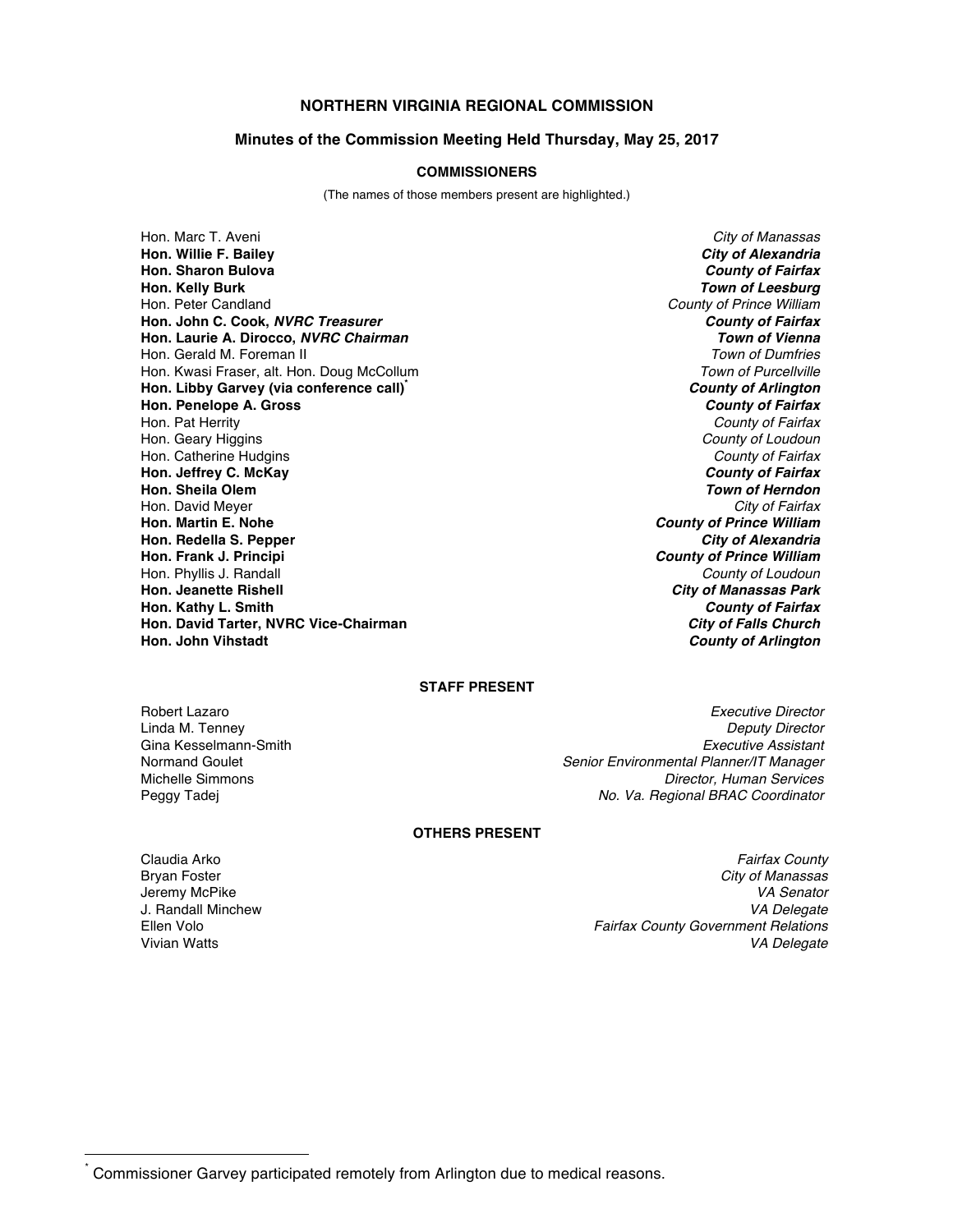Summary Minutes of the Commission May 25, 2017 Page 2

ALLEGIANCE

- CALL TO ORDER Chairman DiRocco called the meeting to order at 7:39 p.m.
- PLEDGE OF The Pledge of Allegiance was recited by all present.
- ROLL CALL The roll was called and all members present or absent were noted for the record.
- DISCUSSION Issues Follow Up

Delegate Randy Minchew, Delegate Vivian Watts and State Senator Jeremy McPike joined the Commission to discuss governance issues and how local governments can work more closely with the State in areas of mutual concern.

ACTION ITEMS Commissioner Principi moved approval of the Resolution No. P17-17 – Authorization to Executive Agreement for M-495 Commuter Fast Ferry on the Potomac – Project Development Phase Woodbridge to JBAB/National Harbor/SE SW DC. The motion was seconded by Commissioner Gross and carried unanimously.

> The Northern Virginia Regional Commission (NVRC) has been awarded a grant in the amount of \$174,000 by Maritime Administration to conduct an infrastructure gap analysis for commuter fast ferry service. The contract is with Nelson/Nygaard Consulting Associates, Inc. for an amount not to exceed \$150,000 through December 31, 2017.

> Commissioner Gross moved approval of the Resolution No. P17-18 – Authorizing the Executive Director to sign an agreement with the Community Foundation for Northern Virginia. The motion was seconded by Commissioner Bulova and carried unanimously.

> The Northern Virginia Regional Commission (NVRC) has received grant funding in the past from the Virginia Coastal Zone Management Program to coordinate the Plant NoVA Natives Campaign. The FY17 priorities of the Virginia Coastal Zone Management are focused on building coastal resilience and promoting shellfish aquaculture and ecotourism. The existing grant funding for the Plant NOVA Natives Campaign expires September 30, 2017. The Resolution permits the Executive Director to enter into an agreement with the Community Foundation to assist in raising private sector funds to support the Plant NoVA Natives Campaign. As some corporations and foundations will not make donations to a government entity, this allows interested donors to make a contribution to the Community Foundation to support the program. The Northern Virginia Regional Park Authority has entered into a similar agreement with the Foundation.

**EXECUTIVE** DIRECTOR'S REPORT

Mr. Lazaro presented his report to the Commission, which included the financial report for April 2017 and the following:

- Four Mile Run Restoration Project Update
	- $\circ$  Arlington side of the 4 Mile Run project is under construction. Anticipated completion is in June.
	- o Completed wetland restoration on the Alexandria portion of the project
- Community/Military Partnership Meeting
	- o NVRC's Community/Military Partnership Committee had a well attended round table discussion on cyber.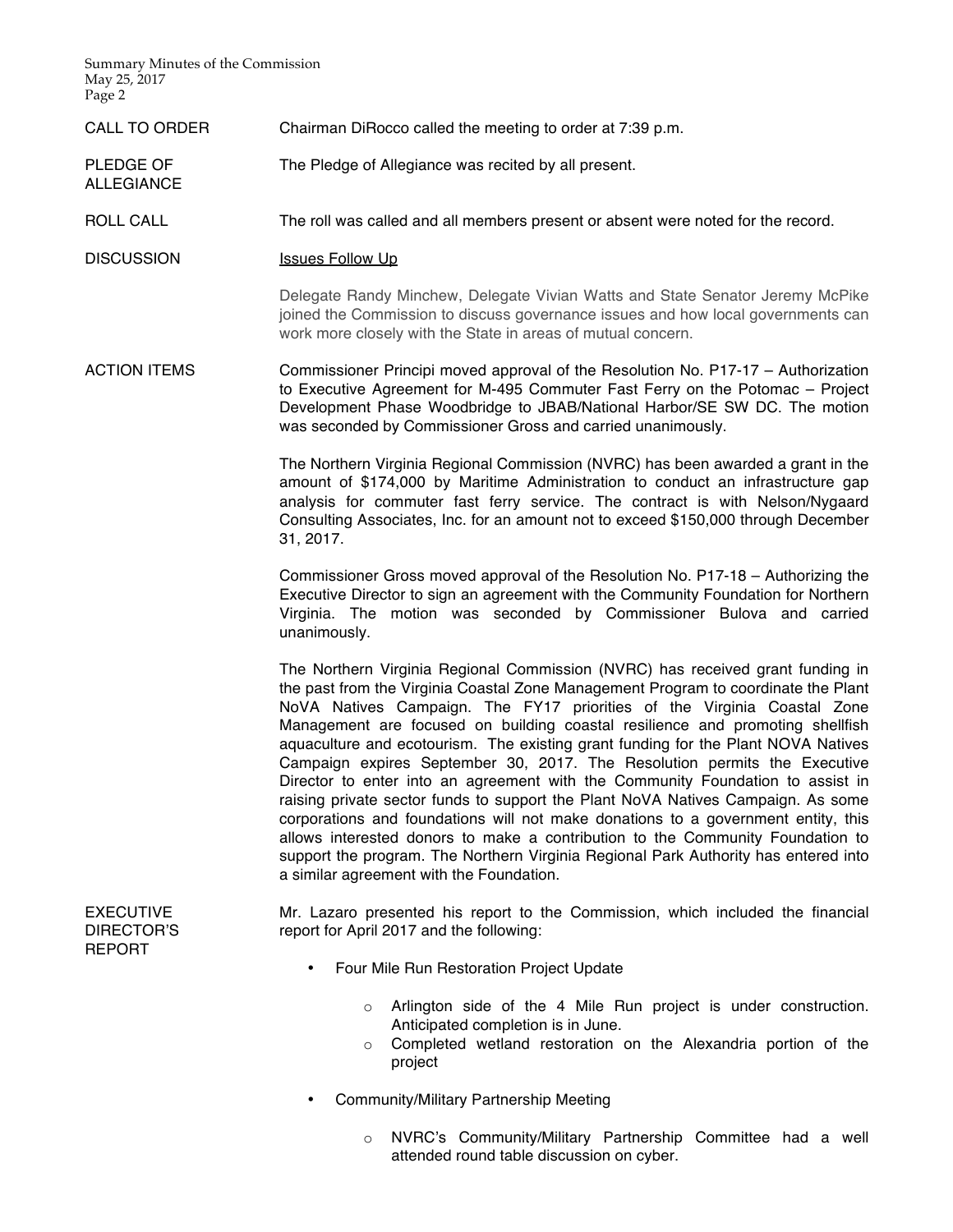- o Further, an MOU was signed with Joint Base Myer-Henderson Hall related to commuter services information.
- Solarize Update
	- o Solarize By the Numbers
		- 854 Signed up for Solarize NoVA Spring 2017
		- 232 Signed up for Solarize PEC Spring 2017<br>■ 11 Contracts to Date
		- § 11 Contracts to Date
		- 85.785 kW of new solar
		- 916.83 kW of new solar all campaigns
		- 120 contracts
		- \$3,081,148 in contract value
		- § 3795 Sign Ups
		- § Next campaign will be in Loudoun County in the Fall
	- o We had a well attended meeting in the City of Fairfax on May 15 with several more community meetings scheduled regarding Solarize.
- Plant NoVA Natives
	- o Plant NOVA Natives has been very busy this spring! We have welcomed the season at outreach events throughout the region. Our dedicated pool of volunteers helped to amplify our message of sustainable gardening at Greensprings Retirement Community's Earth Day, Burke Center Earth Day, NVCC Green Festival, Northern Alexandria Plant Sale, Reston Association Spring Festival, Huntley Meadows Park's Wetlands Awareness Day, and more!
	- **Executive Director Outreach** 
		- o Have undertaken efforts to reach out to City/County/Town managers and other parties of interest. Meetings held to date include:
			- Manassas
			- Leesburg
			- § Herndon
			- § Fairfax City
			- § Virginia Association of Planning District Commissions
			- **■** Loudoun County Chamber of Commerce
		- o Meetings scheduled include:
			- § Falls Church
			- **■** Loudoun County
			- § Vienna
			- § Bill Shelton, VA Department of Community and Housing Development
		- o Two new Commissioner orientations were held in May.
- CHAIRMAN'S REPORT Chairman DiRocco invited everyone to come to the Town of Vienna's ViVa Vienna Memorial Day Festival May  $27^{th}$  – May  $29^{th}$ .

MINUTES Commissioner Gross moved approval of the Commission meeting minutes of April 27, 2017. The motion was seconded by Commissioner Smith and carried unanimously.